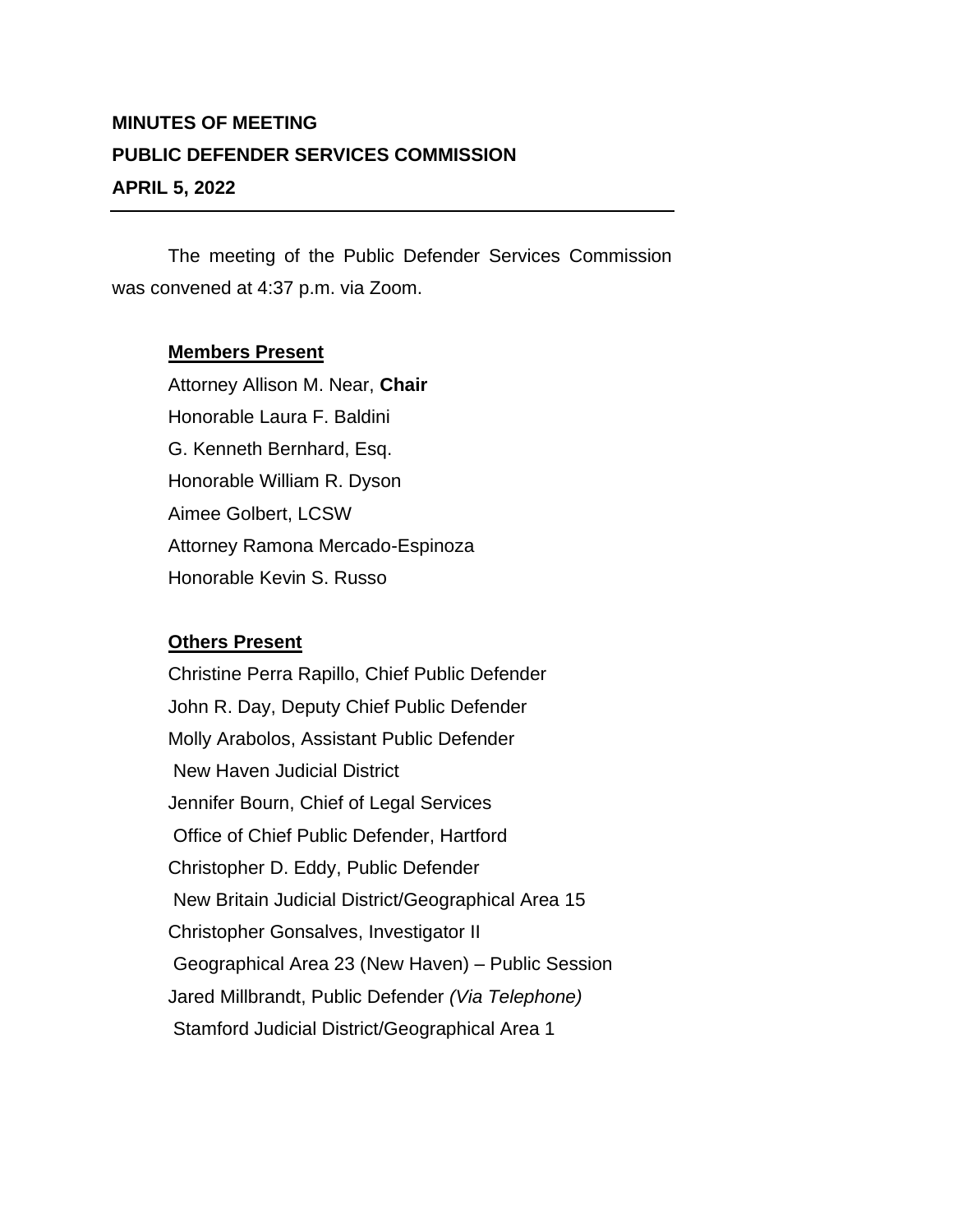William D. O'Connor, III, Senior Assistant Public Defender Psychiatric Defense Unit, Connecticut Valley Hospital Office of Chief Public Defender (Middletown) Thomas J. Paoletta, Supervisory Assistant Public Defender Geographical Area 2 (Bridgeport) David Warner, Supervisory Assistant Public Defender Geographical Area 14 (Hartford)

Upon motion duly made and seconded, it was VOTED by majority of the Commission to approve the minutes of March 1, 2022 meeting. APPROVAL OF MINUTES

Upon motion duly made and seconded, it was VOTED by majority of the Commission to go into Executive Session at 4:38 p.m. The reason for convening in Executive Session was in accordance with Section 1-200(6)(A) and Section 1-210(b)(10) of the Connecticut General Statutes. EXECUTIVE SESSION

The Commission came out of Executive Session at 6:35 p.m.

Upon motion duly made and seconded, it was VOTED by majority of the Commission to appoint Attorney Molly Arabolos to the position of Public Defender, New Haven Judicial District. APPOINTMENT OF ATTY. MOLLY ARABOLOS

Upon motion duly made and seconded, it was VOTED by majority of the Commission to appoint Attorney Denis J. O'Malley to the position of Assistant Public Defender, Legal Services Unit, Office of Chief Public Defender, Hartford. APPOINTMENT OF ATTY. DENIS J. O'MALLEY

Upon motion duly made and seconded, it was VOTED by majority of the Commission to appoint Attorney Sean Scott to the APPOINTMENT OF ATTY. SEAN SCOTT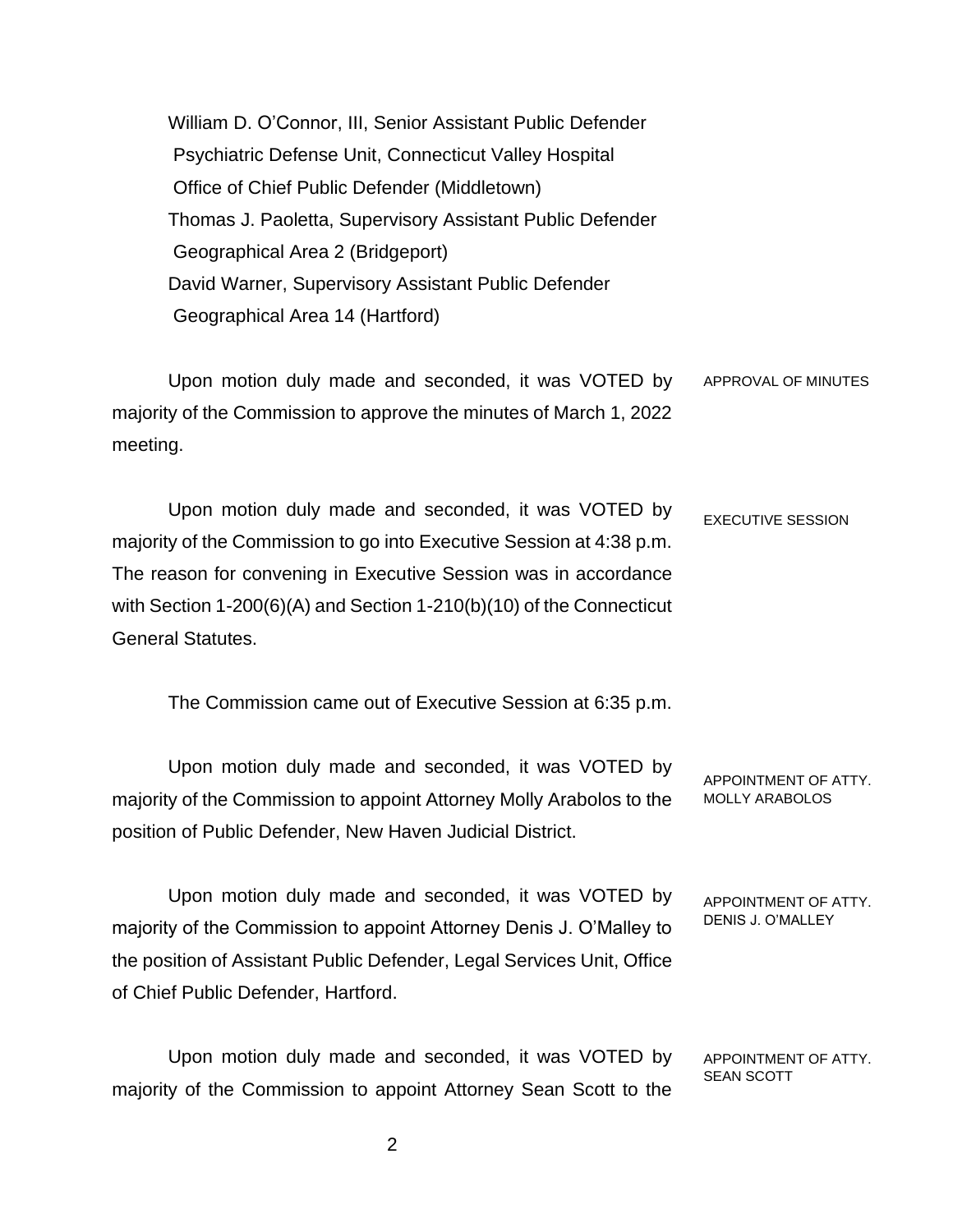position of Deputy Assistant Public Defender, Geographical Area 1 (Stamford).

Upon motion duly made and seconded, it was VOTED by majority of the Commission to appoint Attorney William V. Deegan to the position of Deputy Assistant Public Defender, New Britain Judicial District/Geographical Area 15. Honorable Laura F. Baldini recused herself from the vote.

Upon motion duly made and seconded, it was VOTED by majority of the Commission to appoint Margaret O'Neill to the position of Provisional Deputy Assistant Public Defender (3L), New Britain Judicial District/Geographical Area 15.

Upon motion duly made and seconded, it was VOTED by majority of the Commission to appoint Brooklyn Campagna to the position of Provisional Deputy Assistant Public Defender (3L), Geographical Area 2 (Bridgeport).

Upon motion duly made and seconded, it was VOTED by majority of the Commission to appoint Samantha Pernal to the position of Provisional Deputy Assistant Public Defender (3L), Geographical Area 2 (Bridgeport).

Upon motion duly made and seconded, it was VOTED by majority of the Commission to appoint Hannah Snow to the position of Provisional Deputy Assistant Public Defender (3L), Geographical Area 2 (Bridgeport). APPOINTMENT OF HANNAH SNOW

Upon motion duly made and seconded, it was VOTED by majority of the Commission to appoint Marissa Wheeler to the APPOINTMENT OF

APPOINTMENT OF ATTY. WILLIAM V. DEEGAN

APPOINTMENT OF MARGARET O'NEILL

APPOINTMENT OF BROOKLYN CAMPAGNA

APPOINTMENT OF SAMANTHA PERNAL

MARISSA WHEELER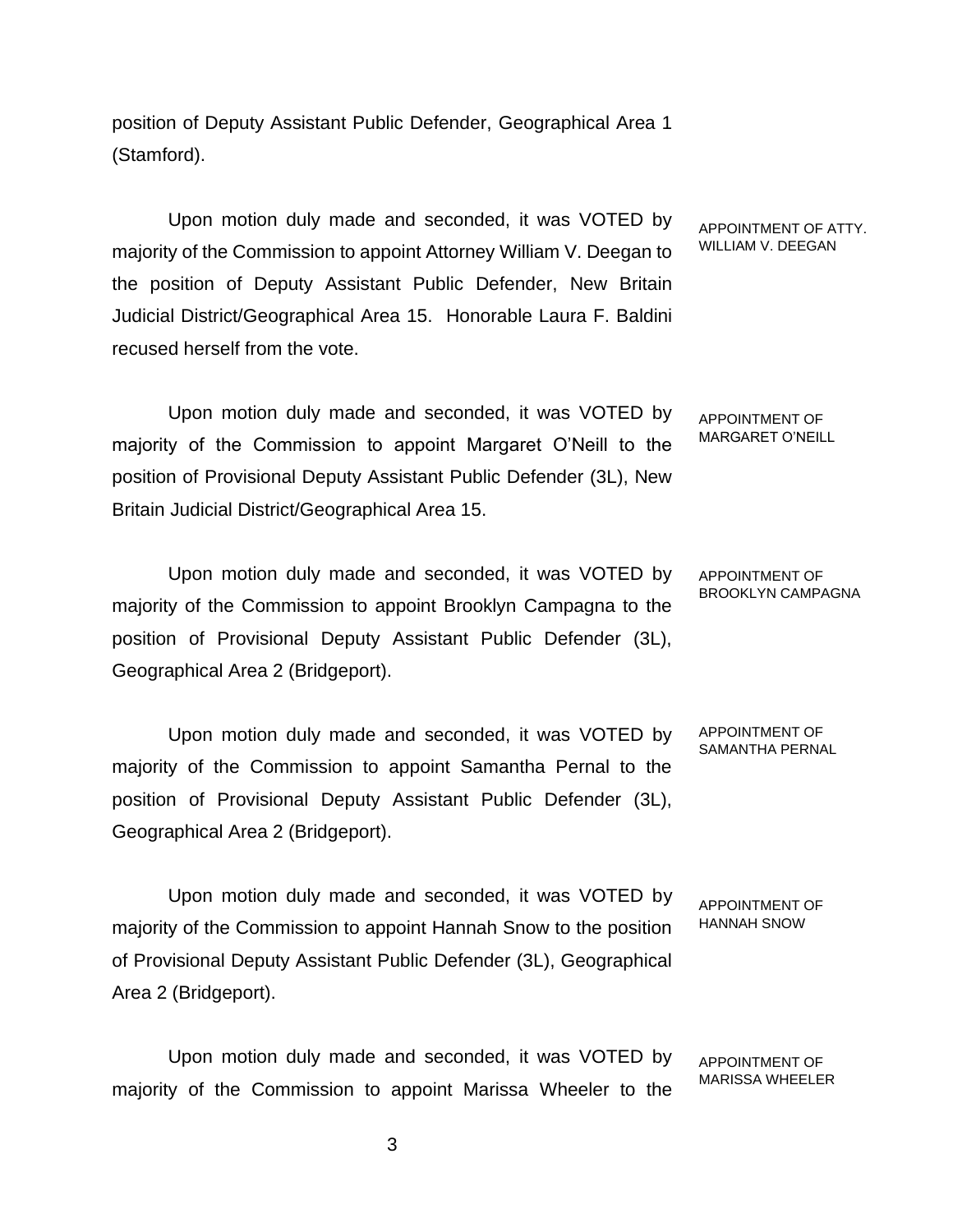position of Provisional Deputy Assistant Public Defender (3L), Geographical Area 14 (Hartford).

Upon motion duly made and seconded, it was VOTED by majority of the Commission to ratify the appointment of Jaucilynne Menard to the position of Public Defender Administrative Assistant, Diversity, Equity and Inclusion, Chief Social Worker and Chief Investigator Units, Office of Chief Public Defender, Hartford.

Upon motion duly made and seconded, it was VOTED by majority of the Commission to ratify the appointment of Felecia Griffiths to the position of Fiscal Administrative Assistant II, Financial Unit, Office of Chief Public Defender, Hartford. RATIFICATION OF FELECIA GRIFFITHS

Upon motion duly made and seconded, it was VOTED by majority of the Commission to ratify the appointment of Kirsten Gardner to the position of Paralegal I, CT Innocence Project/Post-Conviction Unit, Office of Chief Public Defender, Hartford. RATIFICATION OF KIRSTEN GARDNER

Upon motion duly made and seconded, it was VOTED by majority of the Commission to ratify the appointment of Carol Gonzalez to the position of Paralegal II, Psychiatric Defense Unit, Connecticut Valley Hospital, Office of Chief Public Defender, Middletown. RATIFICATION OF CAROL GONZALEZ

Upon motion duly made and seconded, it was VOTED by majority of the Commission to ratify the appointment of Marcus Adorno to the position of Fiscal Database Assistant, Assigned Counsel Unit, Office of Chief Public Defender, Hartford.

RATIFICATION OF MARCUS ADORNO

RATIFICATION OF JAUCILYNNE MENARD

4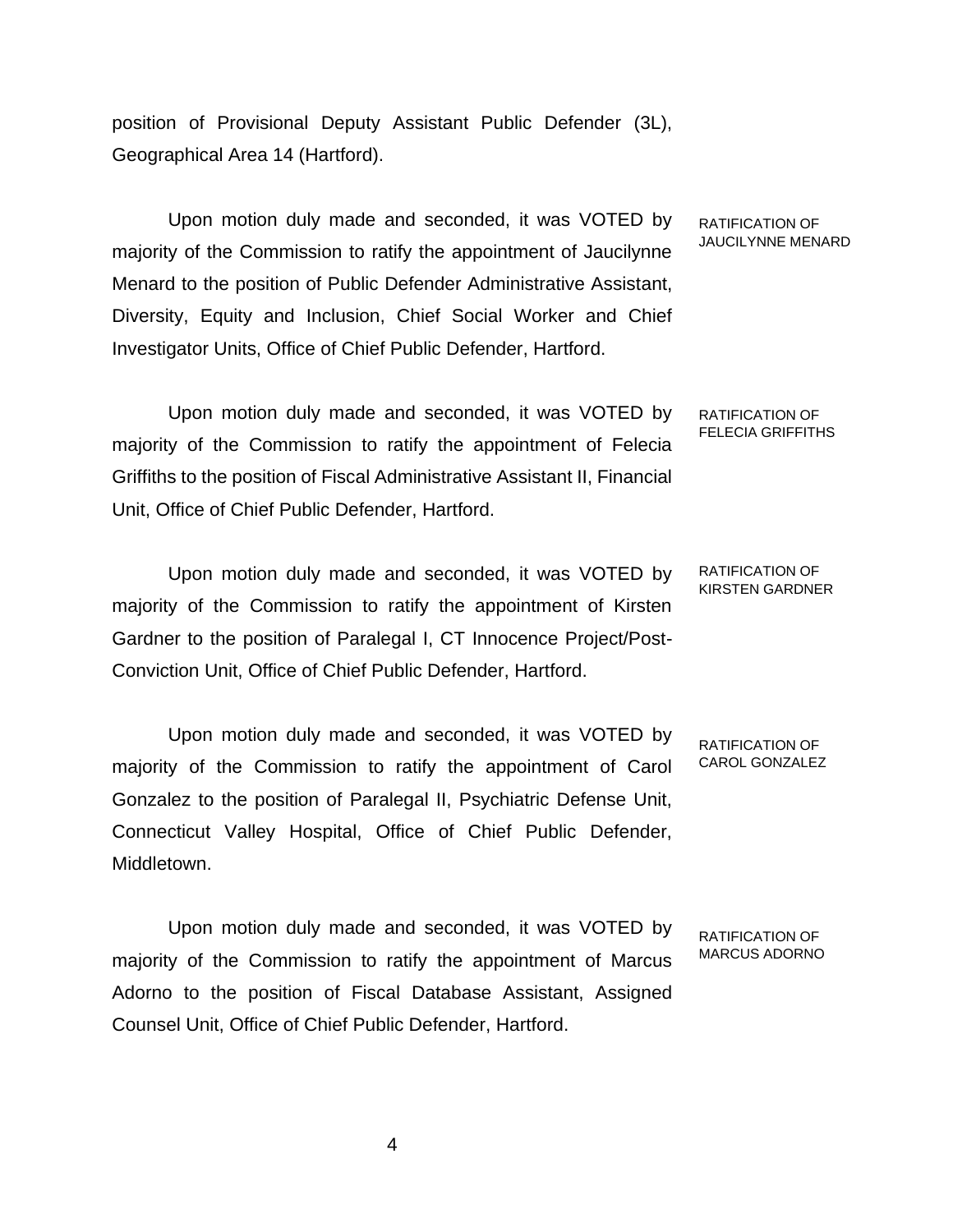Upon motion duly made and seconded, it was VOTED by majority of the Commission to ratify the appointment of Jessica Perry to the position of Public Defender Secretary II, Waterbury Juvenile Matters.

RATIFICATION OF JESSICA PERRY

Upon motion duly made and seconded, in accordance with the recommendation of the Chief Public Defender, it was VOTED by majority of the Commission to reappoint the following attorney to a new four-year term: Public Defender, TaShun Bowden-Lewis, Waterbury Judicial District, expiring on 4/13/2026. ATTORNEY REAPPOINTMENT

Upon motion duly made and seconded, in accordance with the recommendation of the Chief Public Defender, it was VOTED by majority of the Commission to grant permanent status to Investigator III, Meghan Therkildsen, New Haven Juvenile Matters, upon the successful completion of her probationary period. PERMANENT STATUS

Upon motion duly made and seconded, in accordance with the recommendation of the Chief Public Defender, it was VOTED by majority of the Commission to grant permanent status to Investigator I, Calyx Garcia, Milford Judicial District/Geographical Area 22, upon the successful completion of her probationary period. PERMANENT STATUS

Upon motion duly made and seconded, it was VOTED by majority of the Commission to approve the following Authorizations to Incur Expenses: 4-2022-01; 4-2022-02; 4-2022-03; and 4-2022- 04. APPROVAL OF EXPENSES

Upon motion duly made and seconded, it was VOTED by majority of the Commission to ratify the following Authorizations to Incur Expenses: 4-2022-05 and 4-2022-06. RATIFICATION OF EXPENSES